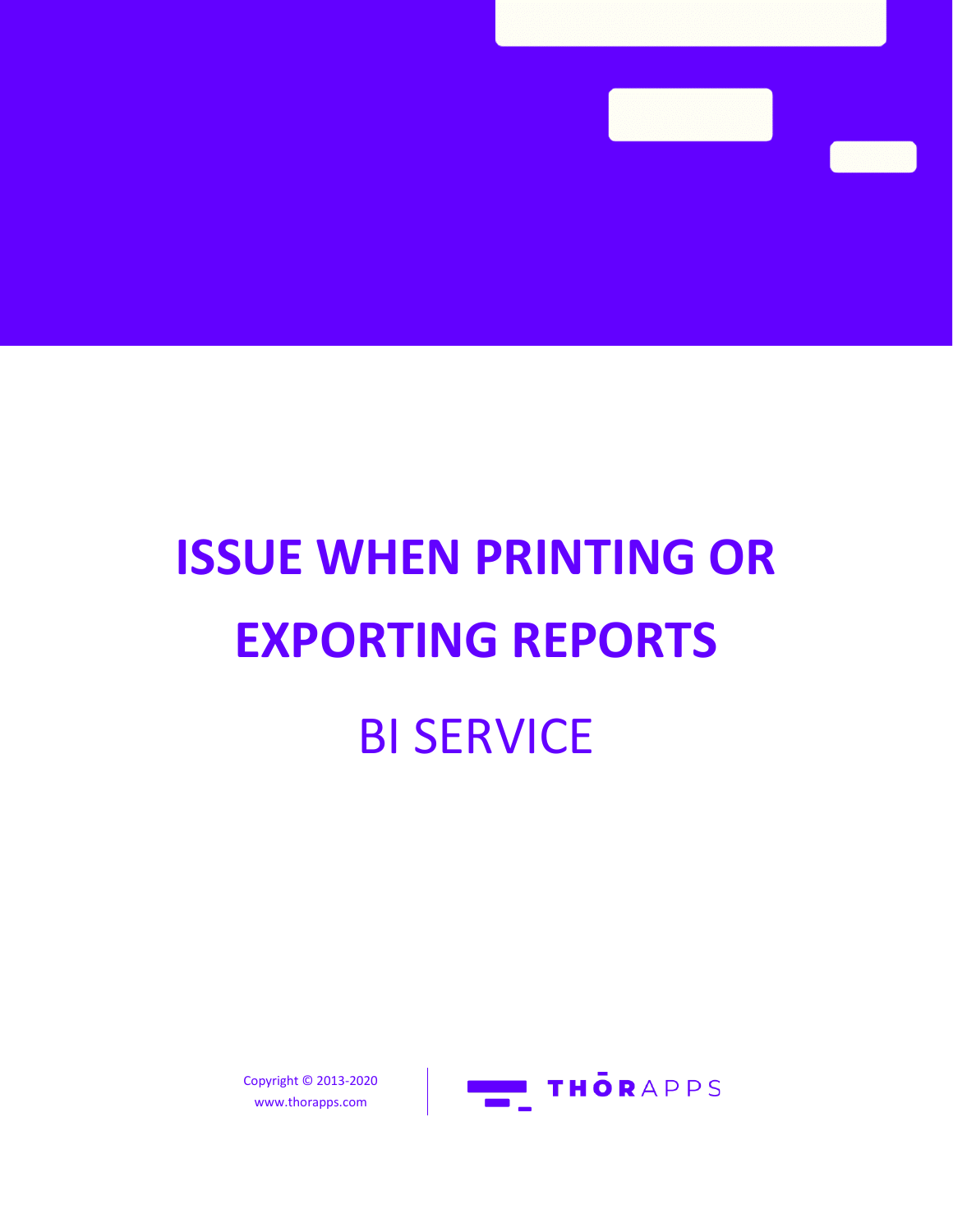## **REFERENCES**

This guide is part of ThorApps - BI Service product documentation. We encourage you to click through the links below to learn about using the BI Service app:

**Contract Contract** 

- 1. **[Installation Guide](https://biservice.thorapps.com/Help/ThorApps%20BI%20Service%20Installation%20Guide.pdf)**
- 2. [Environment Setup Guide](https://biservice.thorapps.com/Help/ThorApps%20BI%20Service%20Environment%20Setup%20Guide.pdf)
- 3. [Quick Start Guide](https://biservice.thorapps.com/Help/ThorApps%20BI%20Service%20Quick%20Start%20Guide.pdf)
- 4. [User Guide](https://biservice.thorapps.com/Help/ThorApps%20BI%20Service%20User%20Guide.pdf)
- 5. [Purchasing Guide](https://support.thorapps.com/Downloads/ThorApps%20Online%20Services%20Purchasing%20Guide.pdf)
- 6. [Uninstall Guide](https://biservice.thorapps.com/Help/ThorApps%20BI%20Service%20Uninstall%20Guide.pdf)

### PROBLEM

Issues may occur when printing reports and/or exporting a report to Excel using Google Chrome. After selecting Print a message box appears which states 'Click here to view the PDF of your report' but does not display a link for the PDF.

| Print                                      |             |
|--------------------------------------------|-------------|
| Done printing.                             |             |
| Click here to view the PDF of your report. |             |
|                                            | <b>Done</b> |

You try to download your report as an excel file and you receive a 'Server error in '/' Application' error.

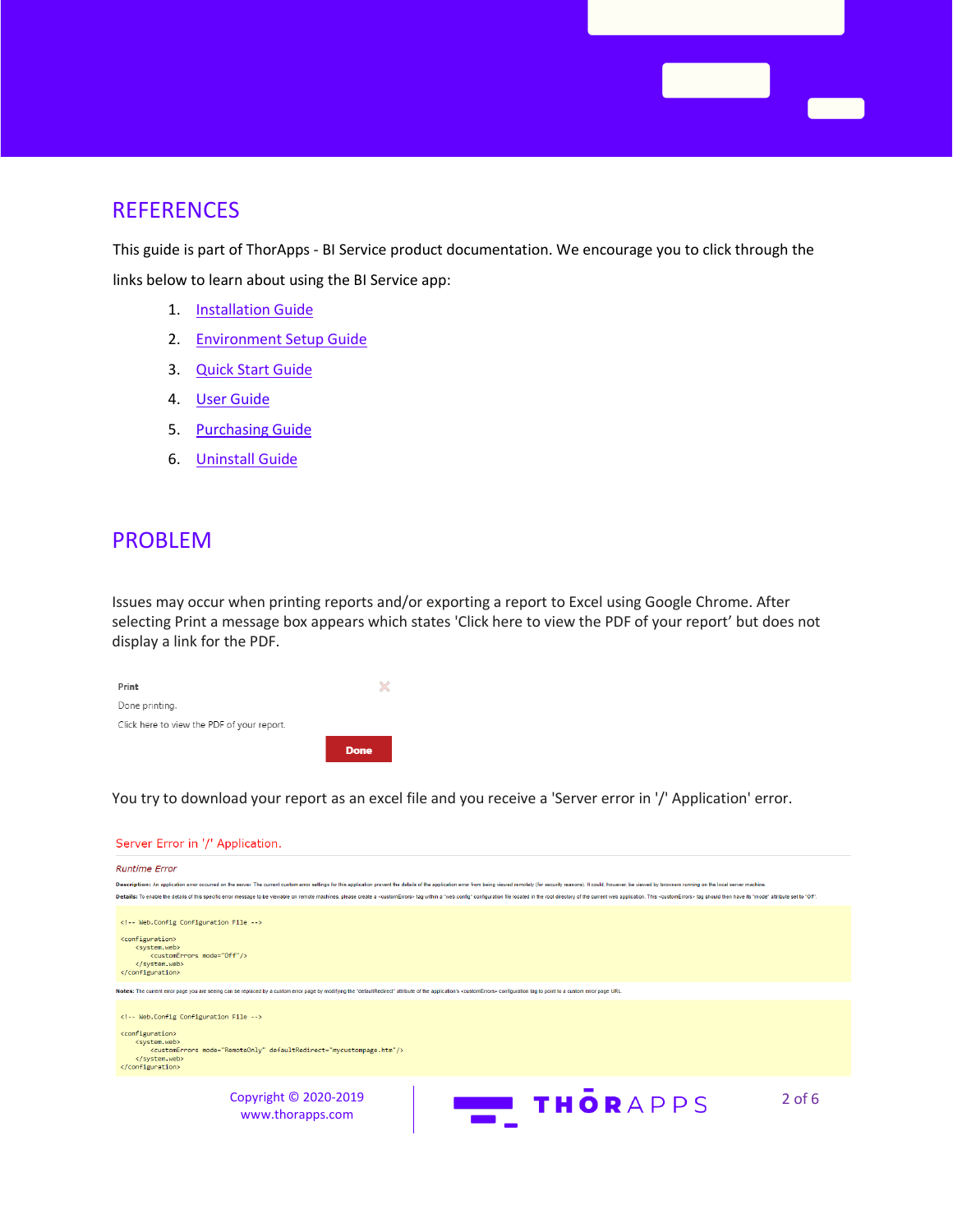

## **SOLUTION**

#### To fix issues with opening reports in **Google Chrome** please follow the instructions below.

In the upper-right corner of your browser, click the **Menu** button (three vertical dots). Click **Settings**.



On the settings page, select the **Privacy and Security** group on the left-hand side. Select **Site settings**.

|                     | <b>Settings</b>             | $Q_{\rm c}$<br><b>Search settings</b>                                                                                                            |        |
|---------------------|-----------------------------|--------------------------------------------------------------------------------------------------------------------------------------------------|--------|
|                     | You and Google              | Privacy and security                                                                                                                             |        |
| 自                   | Autofill                    |                                                                                                                                                  |        |
| G                   | <b>Privacy and security</b> | Clear browsing data<br>Clear history, cookies, cache, and more                                                                                   |        |
| ⊕                   | Appearance                  | <b>Site Settings</b>                                                                                                                             |        |
| Q                   | Search engine               | Control what information websites can use and what content they can show you                                                                     |        |
| ⋴                   | Default browser             | More                                                                                                                                             | $\sim$ |
| $^{\left(1\right)}$ | On startup                  | Safe Browsing (protects you and your device from dangerous sites)<br>Sends URLs of some pages you visit to Google, when your security is at risk |        |
| Advanced            | ▲                           | Warn you if passwords are exposed in a data breach                                                                                               |        |
|                     | Languages                   |                                                                                                                                                  |        |

Click **Cookies and Site Data**.

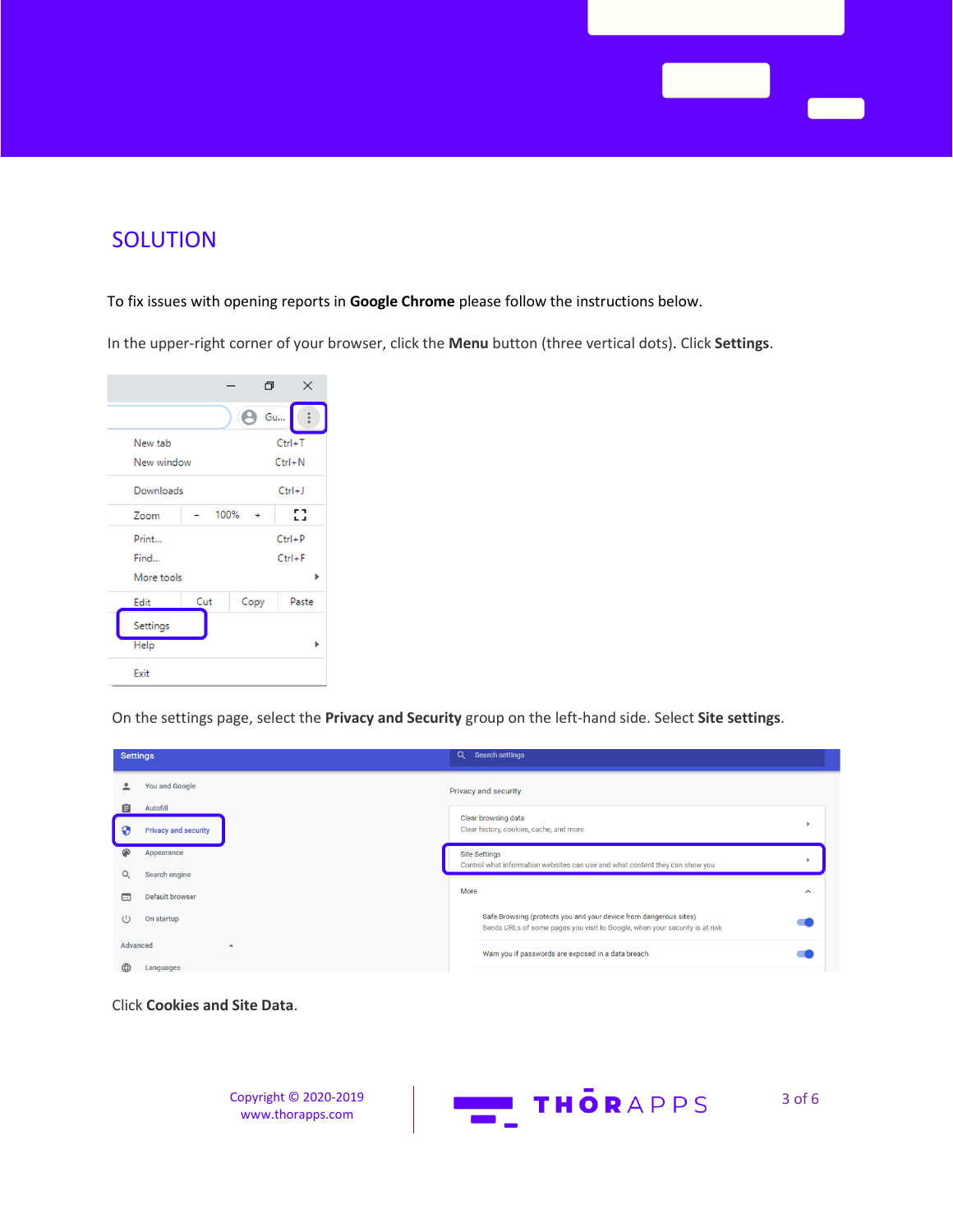| <b>Settings</b> |                                 | <b>Q</b> Search settings                      |                                          |                |  |
|-----------------|---------------------------------|-----------------------------------------------|------------------------------------------|----------------|--|
| ∸               | You and Google                  |                                               | $\leftarrow$ Site Settings               | $\circledcirc$ |  |
| 自               | Autofill                        | <b>All sites</b>                              |                                          |                |  |
| ⊕               | <b>Privacy and security</b>     |                                               |                                          |                |  |
| ⊕               | Appearance                      | View permissions and data stored across sites |                                          | ×              |  |
| Q               | Search engine                   | Permissions                                   |                                          |                |  |
| $\Box$          | Default browser                 |                                               | Cookies and site data                    |                |  |
| $\cup$          | On startup                      |                                               | Allow sites to save and read cookie data |                |  |
| Advanced        | $\blacktriangle$                | $\circ$                                       | Location<br>Ask before accessing         | ٠              |  |
| $\oplus$        | Languages                       | $\blacksquare$                                | Camera                                   | ×              |  |
| ≛               | Downloads                       |                                               | Ask before accessing                     |                |  |
| ē               | Printing                        | $\mathbb{J}$                                  | Microphone<br>Ask before accessing       | $\,$           |  |
| Ť               | Accessibility                   |                                               | Motion sensors                           |                |  |
| ىد              | System                          | $(+)$                                         | Allow sites to use motion sensors        | $\mathbf{b}$   |  |
| $\odot$         | Reset and clean up              | ▲                                             | Notifications<br>Ask before sending      | ٠              |  |
|                 | Ø<br>Extensions<br>About Chrome | $\langle \rangle$                             | JavaScript<br>Allowed                    | $\,$           |  |
|                 |                                 |                                               | Flash<br>we have a series of the series  | $\,$           |  |

#### Ensure **Block third-party cookies** is not **ON**.

| Cookies and site data                                                                                                                                        | Q Search |
|--------------------------------------------------------------------------------------------------------------------------------------------------------------|----------|
| Allow sites to save and read cookie data (recommended)                                                                                                       |          |
| Clear cookies and site data when you guit Chrome                                                                                                             | Œ        |
| Block third-party cookies<br>When on, sites can't use your browsing activity across different sites to personalize ads. Some sites<br>may not work properly. | $\equiv$ |
| See all cookies and site data                                                                                                                                |          |
| Block                                                                                                                                                        | Add      |
| No sites added                                                                                                                                               |          |
| Clear on exit                                                                                                                                                | Add      |
| No sites added                                                                                                                                               |          |
| Allow                                                                                                                                                        | Add      |
| apps.facebook.com                                                                                                                                            | ŧ        |

You can now close the tab.

#### NOTE:

Turning off third-party cookies does not make a browser any safer. It stops sites from tracking the user as they move around the web. Google Chrome does warn that turning this to ON may break some websites

> Copyright © 2020-2019 [www.thorapps.com](http://www.thorapps.com/)

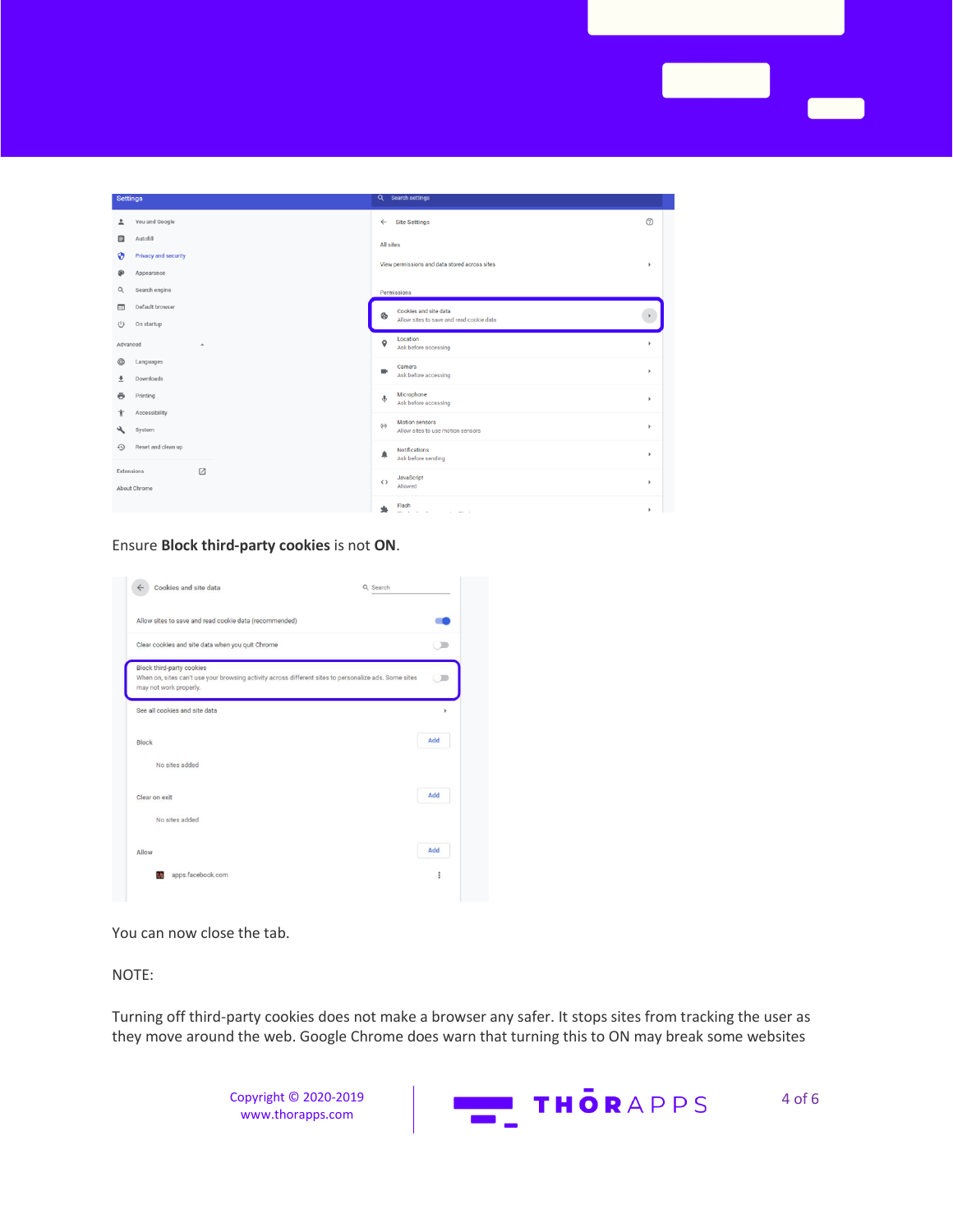If the change of the third-party cookies settings **does not** resolve the issue, then please add the following sites to the allowed sites settings in Chrome:

- **[\*.]sharepoint.com**
- **[\*.]thorapps.com**

To modify "allowed" sites in Google Chrome:

In the upper-right corner of your browser, click the **Menu** button (three vertical dots). Click **Settings**.

|             |     | σ                     | ×                |
|-------------|-----|-----------------------|------------------|
|             |     | <b>Gu</b><br>$\Theta$ | $\ddot{\bullet}$ |
| New tab     |     |                       | $Ctrl+T$         |
| New window  |     |                       | $Ctrl + N$       |
| Downloads   |     |                       | $Ctrl + J$       |
| Zoom        |     | 100%                  | Ω                |
| Print       |     |                       | $Ctrl + P$       |
| Find        |     |                       | $Ctrl + F$       |
| More tools  |     |                       | ь                |
| Edit        | Cut | Copy                  | Paste            |
| Settings    |     |                       |                  |
| <b>Help</b> |     |                       | ь                |
| Exit        |     |                       |                  |

On the settings page, select the **Privacy and Security** group on the left-hand side. Select **Site settings**.